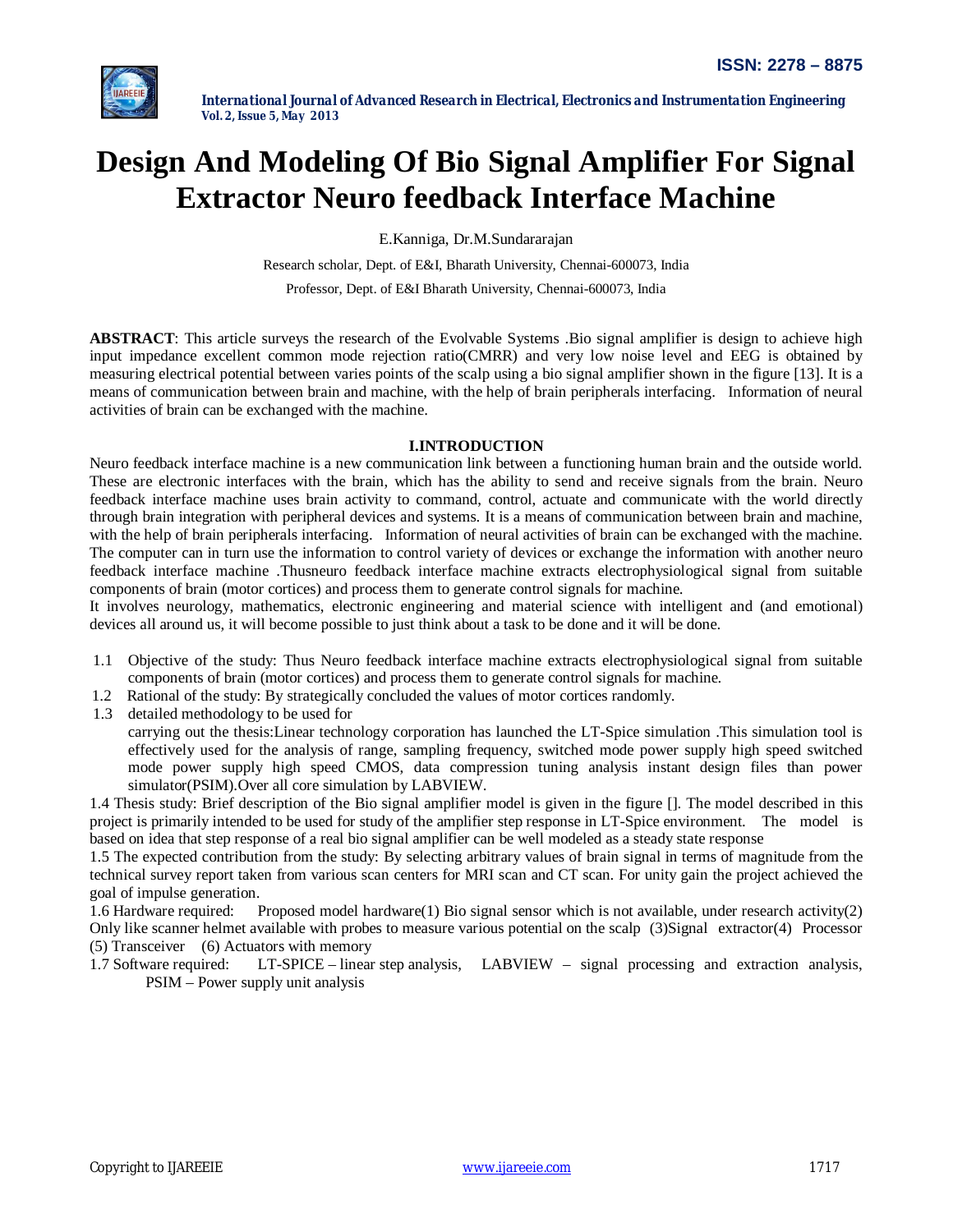

# **II.THESIS ANALYSIS FLOW CHART**



**Fig.1 Flow chart**

# 2.1 LIST OF ACTIVITIES TO BE CARRIED OUT TO COMPLETE THE WORK

## (1) Literature survey

- (2) Understanding the circuit
- (3) Exploring theoretical feasibility and obtaining the oscillating frequency
- (4) steady state analysis
- (5) Proposing the model for experimentation and implementation
- (6) Choosing the simulation tool required
- (7) Project window creation and schematics capture
- (8) Assigning initial and final values for passives and sources
- (9) Running simulation
- (10) Modifying the inputs and the arbitrary values
- (11) Simulation data analysis and interpretation.

## **III. DIFFERENT WAVE PATTERNS**

3.1 ALPHA WAVES: Alpha is the frequency range from 8 Hz to 12 Hz. Hans Berger named the first rhythmic EEG activity he saw as the "alpha wave". This was the "posterior basic rhythm" (also called the "posterior dominant rhythm" or the "posterior alpha rhythm"), seen in the posterior regions of the head on both sides, higher in amplitude on the dominant side. It emerges with closing of the eyes and with relaxation, and attenuates with eye opening or mental exertion.

**Fig.2 Alpha waves**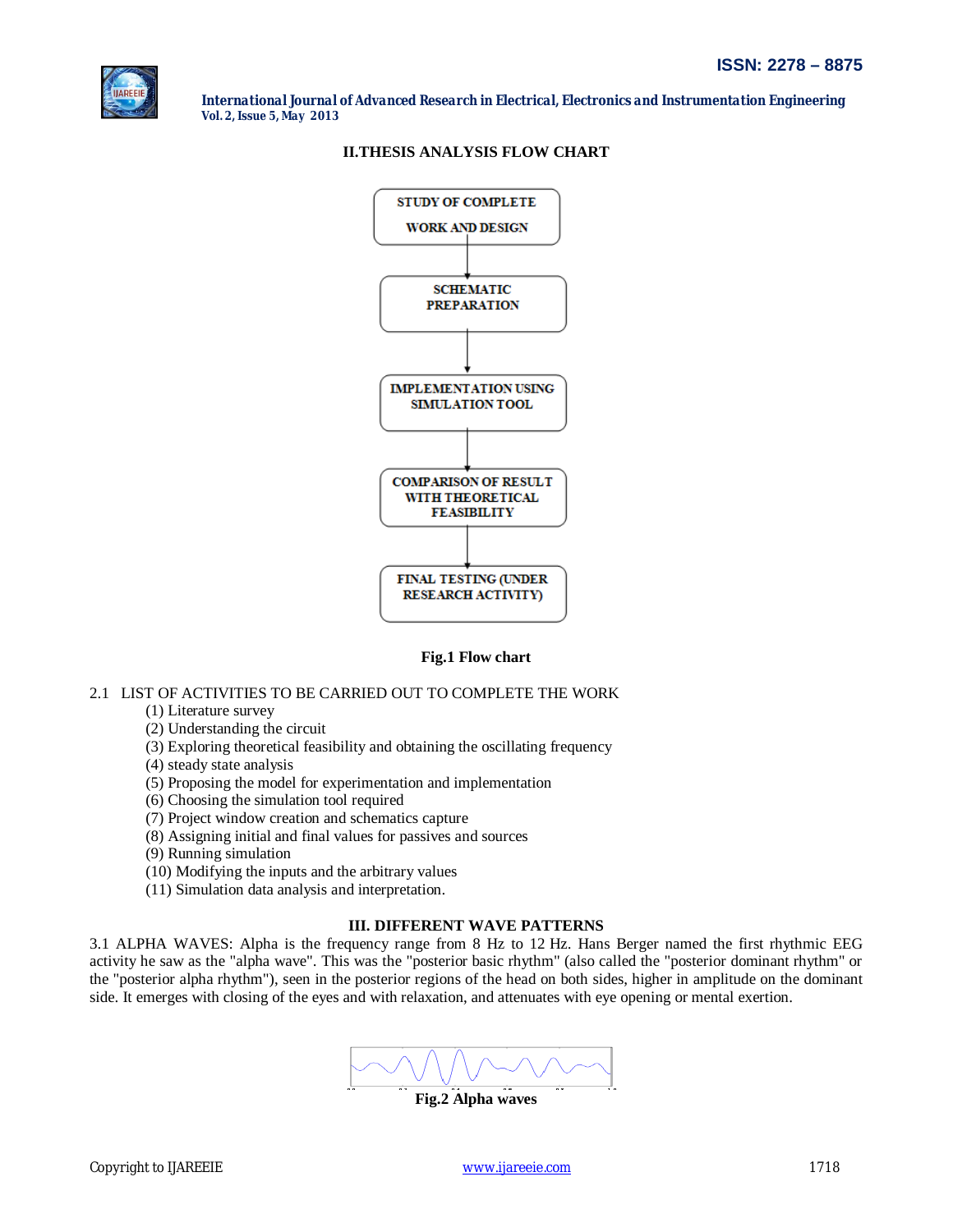

3.2 BETA WAVES:Beta is the frequency range from 12 Hz to about 30 Hz. It is seen usually on both sides in symmetrical distribution and is most evident frontally. Beta activity is closely linked to motor behavior and is generally attenuated during active movements. Low amplitude beta with multiple and varying frequencies is often associated with active, busy or anxious thinking and active concentration. Rhythmic beta with a dominant set of frequencies is associated with various pathologies and drug effects, especially benzodiazepines. It may be absent or reduced in areas of cortical damage.



3.3 THETA WAVES:Theta is the frequency range from 4 Hz to 7 Hz. Theta is seen normally in young children. It may be seen in drowsiness or arousal in older children and adults; it can also be seen in meditation. Excess theta for age represents abnormal activity. It can be seen as a focal disturbance in focal sub cortical lesions; it can be seen in generalized distribution in diffuse disorder or metabolic encephalopathy or deep midline disorders or some instances of hydrocephalus. On the contrary this range has been associated with reports of relaxed, meditative, and creative states.



3.4 DELTA WAVE:Delta is the frequency range up to 4 Hz. It tends to be the highest in amplitude and the slowest waves. It is seen normally in adults in slow wave sleep. It is also seen normally in babies. It may occur focally with sub cortical lesions and in general distribution with diffuse lesions, metabolic encephalopathy hydrocephalus or deep midline lesions. It is usually most prominent frontally in adults (e.g. FIRDA - Frontal Intermittent Rhythmic Delta) and posterior in children (e.g. OIRDA - Occipital Intermittent Rhythmic Delta).





# 3.5 GAMMA WAVES

Gamma is the frequency range approximately 30–100 Hz. Gamma rhythms are thought to represent binding of different populations of neurons together into a network for the purpose of carrying out a certain cognitive or motor function. Mu ranges 8–13 Hz. and partly overlaps with other frequencies. It reflects the synchronous firing of motor neurons in rest state. Mu suppression is thought to reflect motor mirror neuron systems, because when an action is observed, the pattern extinguishes, possibly because of the normal neuronal system and the mirror neuron system "go out of sync", and interfere with each other



. **Fig.6 Gamma waves**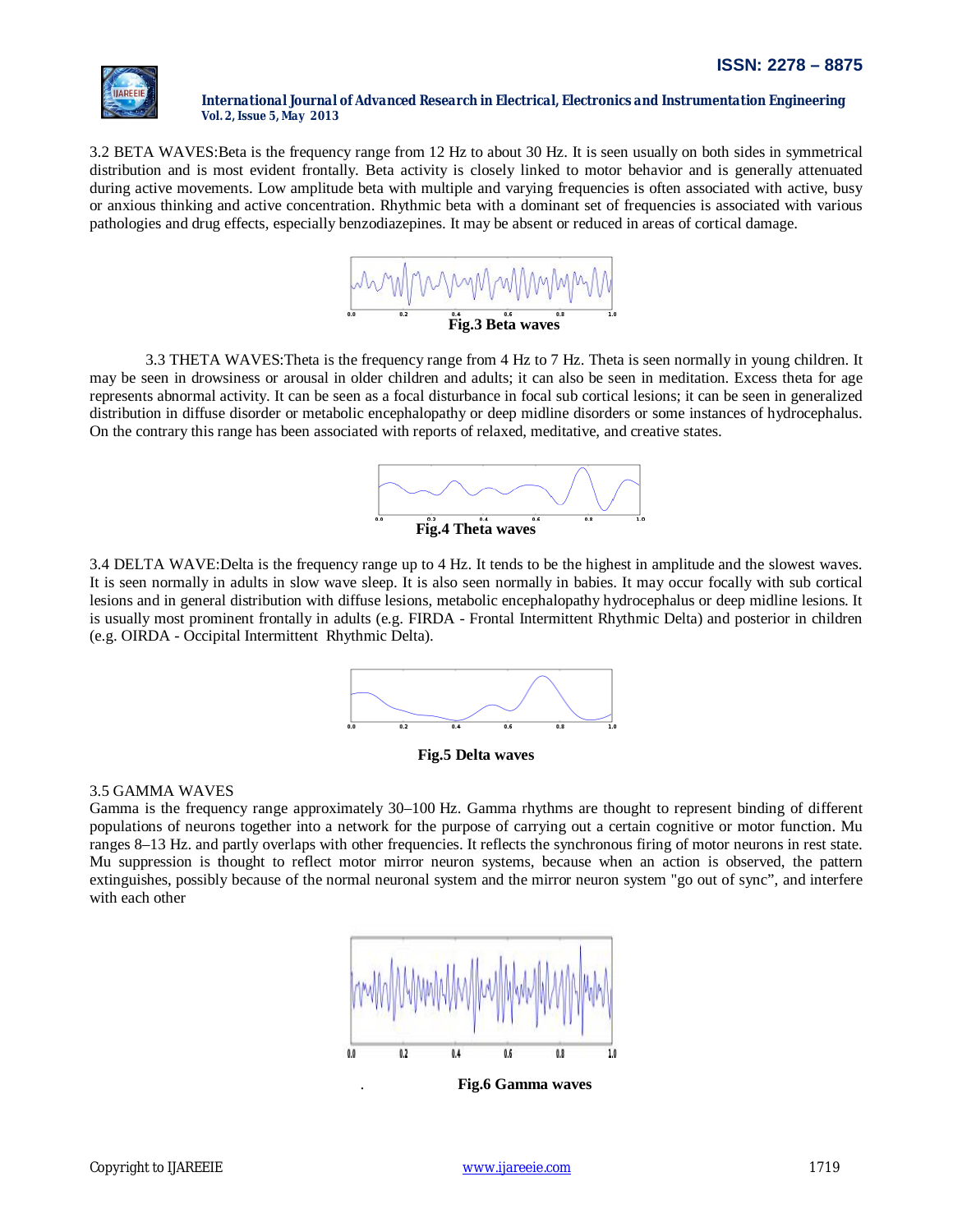

# **IV.NEURONS**

A neuron is an electrically excitable cell that processes and transmits information by electrical and chemical signaling. Chemical signaling occurs via synapses, specialized connections with other cells. Neurons connect to each other to form neural network. Neurons are the core components of the nervous system, which includes the brain, spinal cord peripheral ganglia.

# **V.PRINCIPLE OF THE WORK**

Main principle behind this interface is the bioelectrical activity of nerves and muscles. It is now well established that the human body, which is composed of living tissues, can be considered as a power station generating multiple electrical signals with two internal sources, namely muscles and nerves.

We know that brain is the most important part of human body. It controls all the emotions and functions of the human body. The brain is composed of millions of neurons. These neurons work together in complex logic and produce thought and signals that control our bodies. When the neuron fires, or activates, there is a voltage change across the cell,  $(\sim 100 \text{mv})$ which can be read through a variety of devices. When we want to make a voluntary action, the command generates from the frontal lobe. Signals are generated on the surface of the brain. These electric signals are different in magnitude and frequency.

By monitoring and analyzing these signals we can understand the working of brain. When we imagine ourselves doing something, small signals generate from different areas of the brain. These signals are not large enough to travel down the spine and cause actual movement. These small signals are, however, measurable. A neuron depolarizes to generate an impulse; this action causes small changes in the electric field around the neuron. These changes are measured as 0 (no impulse) or 1 (impulse generated) by the electrodes. We can control the brain functions by artificially producing these signals and sending them to respective parts. This is through stimulation of that part of the brain, which is responsible for a particular function using implanted electrodes.

### 5.1 Neuro Feedback Interface Machine Components

A NEUROFEEDBACK INTERFACE MACHINE in its scientific interpretation is a combination of several hardware and software components trying to enable its user to communicate with a computer by intentionally altering his or her brain waves. The task of the hardware part is to record the brainwaves– in the form of the EEG signal – of a human subject, and the software has to analyze that data. In other words, the hardware consists of an EEG machine and a number of electrodes scattered over the subject's skull. The EEG machine, which is connected to the electrodes via thin wires, records the brain-electrical activity of the subject, yielding a multi-dimensional (analog or digital) output. The values in each dimension (also called channel) represent the relative differences in the voltage potential measured at two electrode sites.

The software system has to read, digitize (in the case of an analog EEG machine), and preprocess the EEG data (separately for each channel), understand the subject's intentions, and generate appropriate output. To interpret the data, the stream of EEG values is cut into successive segments, transformed into a standardized representation, and processed with the help of a classifier. There are several different possibilities for the realization of a classifier; one approach – involving the use of an artificial neural network (ANN) – has become the method of choice in recent years.

# 5.2 Implant Device

The EEG is recorded with electrodes, which are placed on the scalp. Electrodes are small plates, which conduct electricity. They provide the electrical contact between the skin and the EEG recording apparatus by transforming the ionic current on the skin to the electrical current in the wires. To improve the stability of the signal, the outer layer of the skin called stratum cornea should be at least partly removed under the electrode. Electrolyte gel is applied between the electrode and the skin in order to provide good electrical contact.

Usually small metal-plate electrodes are used in the EEG recording. Neural implants can be used to regulate electric signals in the brain and restore it to equilibrium. The implants must be monitored closely because there is a potential for almost anything when introducing foreign signals into the brain.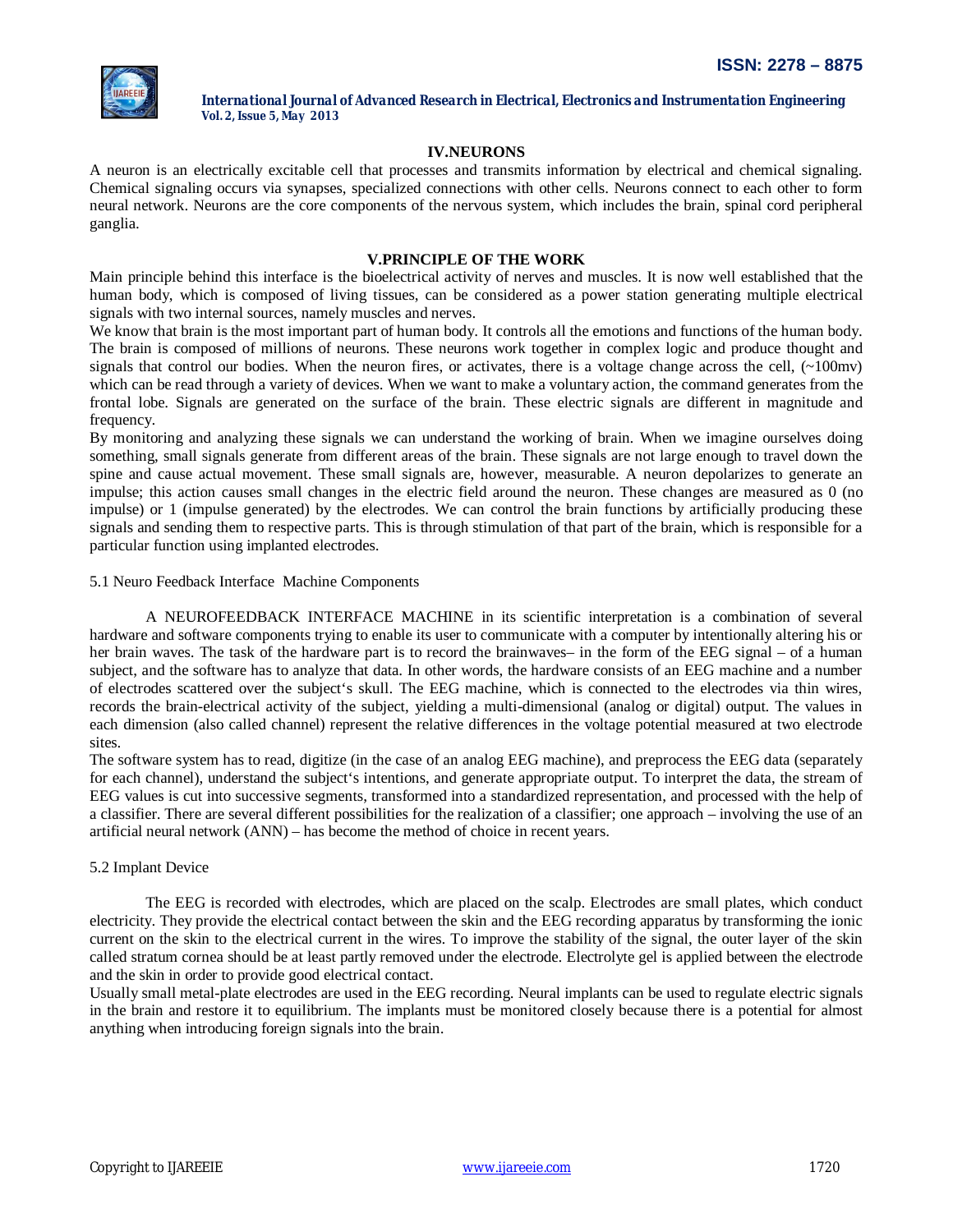



Fig.7 Referenced Microelectrodes

There are a few major problems that must be addressed when developing neural implants. These must be made out of biocompatible material or insulated with biocompatible material that the body won't reject and isolate. They must be able to move inside the skull with the brain without causing any damage to the brain. The implant must be chemically inert so that it doesn't interact with the hostile environment inside the human body. All these factors must be addressed in the case of neural implants; otherwise it will stop sending useful information after a short period of time.

There are simple single wire electrodes with a number of different coatings to complex three-dimensional arrays of electrodes, which are encased in insulating biomaterials. Implant rejection and isolation is a problem that is being addressed by developing biocompatible materials to coat or incase the implant.

A microscopic glass cone contains a neurotrophic factor that induces neuritis to grow into the cone, where they contact one of several gold recording wires. Neuritis that is induced to grow into the glass cone makes highly stable contacts with recording wires. Signal conditioning and telemetric electronics are fully implanted under the skin of the scalp. An implanted transmitter (TX) sends signals to an external receiver (RX), which is connected to a computer.

## 5.3 External Device

The classifier's output is the input for the device control. The device control simply transforms the classification to a particular action. The action can be, e.g., an up or down movement of a cursor on the screen or a selection of a letter in a writing application. However, if the classification feedback was nothing  $\Box$  or reject $\Box$ , no action is performed, although the user may be informed about the rejection. It is the device that subject produce and control motion.

### 5.4feedback

Real-time feedback can dramatically improve the performance of a brain–machine interface. Feedback is needed for learning and for control. Real-time feedback can dramatically improve the performance of a brain–machine interface. In the brain, feedback normally allows for two corrective mechanisms. One is the online 'control and correction of errors during the execution of a movement. The other is learning: the gradual adaptation of motor commands, which takes place after the execution of one or more movements.

In the BMIs based on the operant conditioning approach, feedback training is essential for the user to acquire the control of his or her EEG response. The BMIs based on the pattern recognition approach and using mental tasks do not definitely require feedback training. However, feedback can speed up the learning process and improve performance. Cursor control has been the most popular type of feedback in BMIs. Feedback can have many different effects, some of them beneficial and some harmful. Feedback used in BMIs has similarities with biofeedback, especially EEG biofeedback ref [1].

### 5.5 Signal Processing

Signal processing is an area of system engineering, electrical engineering and applied mathematics that deals with operations on or analysis of signals, in either discrete or continuous time. Signals of interest can include sound, image time, time-varying measurement values and sensor data, for example biological data. Signals are analog or digital electrical representations of time-varying or spatial-varying physical quantities.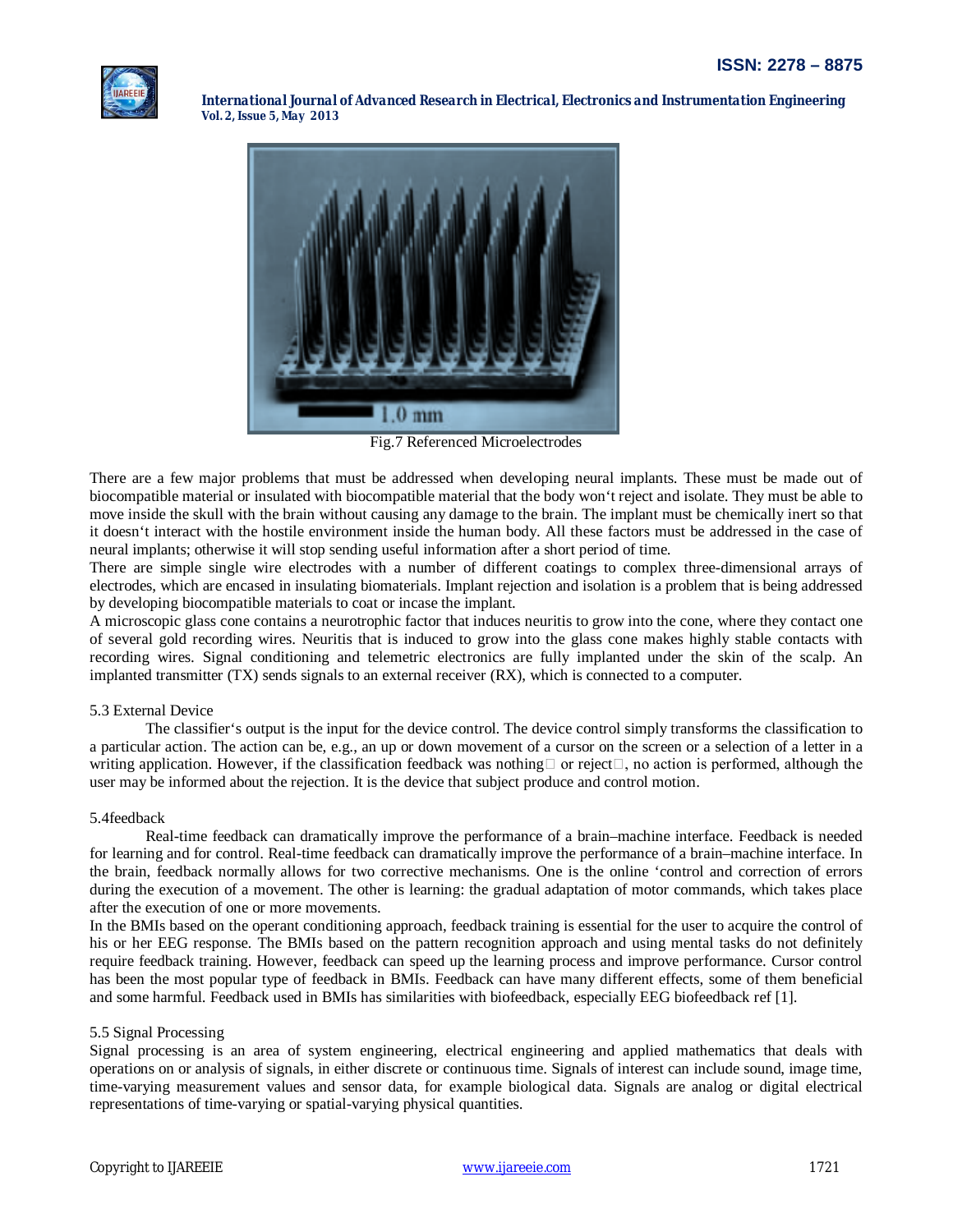

The embedded signal-processing module was designed as a platform which performs a real-time EEG-based drowsiness detection algorithm. It contains powerful computations and can support various peripheral interfaces. The embedded module mainly consists of an embedded signal-processing unit, wireless transmission unit, and a warning tone device unit. The received EEG data will be real time processed, analyzed, and displayed by the embedded signal-processing unit. When the drowsy state is detected, the warning tone device unit will be triggered to alarm the driver. Reference [7]



Fig.8 Signal processing unit

Analog signal processing: Analog signal processing is for signals that have not been digitized, as in legacy radio, telephone, radar, and television systems. This involves linear electronic circuits such as passive filters, active filters, additive mixers, integrators and delay lines. It also involves non-linear circuits such as comprators,multiplicators (frequency mixers and voltage-controlled amplifiers), voltage-controlled filters, voltage-controlled oscillators and phase-locked loops.

The bio signal amplifier used to measure the EEG includes: differential amplifier, isolation and filter.

BIO SIGNAL AMPLIFIER



**Fig.9 Bio signal amplifier**

RESULT FOR BIO SIGNAL AMPLIFIER

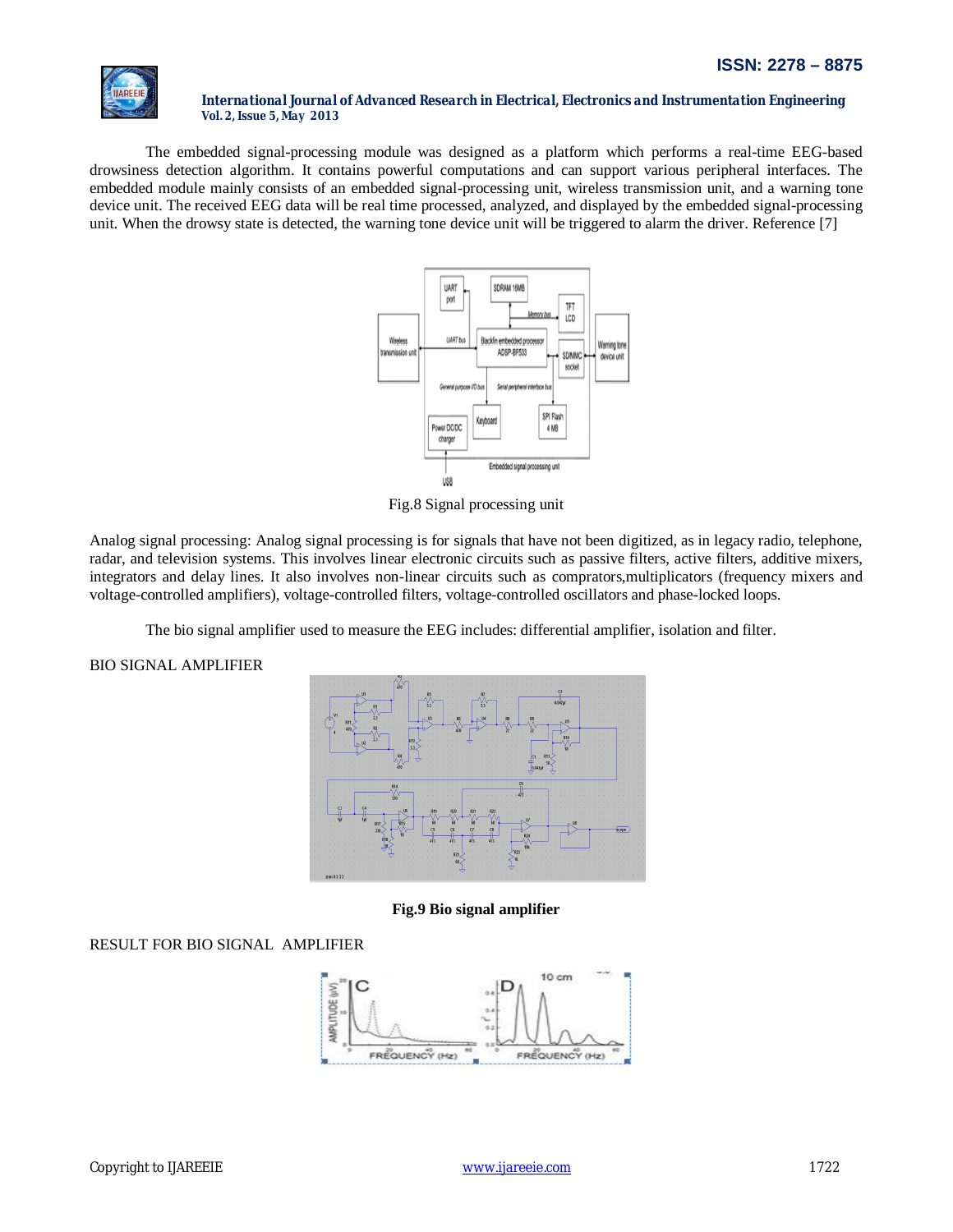|  | <b>AREEIE</b> |  |
|--|---------------|--|
|  |               |  |



# **DESCRIPTION**

An electrocardiogram is obtained by measuring electrical potential between various points of the body using a bio signal amplifier.The bio signal amplifier is a basic signal- conditioning element designed specifically for electro physiological applications, to establish bio signal data acquisition and real time analysis. It features high input impedance, excellent CMRR and very low noise level. The electrical signal measured from the surface has amplitude between 10uV to 5uV and bandwidth from 0.5 to 150Hz. The electrodes are traditionally placed on arms and legs, making it easy to position the electrodes.

# **VI. CONCLUSION**

The Signal Extractor is a simple tool that lets you extract signals or data from one input bus/signal and output the extracted data onto new Buses/signals.

The extractor algorithm file defines output buses/signals and specifies how data should be extracted by identifying patterns and listing the commands to execute when those patterns are found.

## **ACKNOWLEDGEMENT**

I would like to express my sincere gratitude to our esteemed Bharath University for their encouragement and motivation that propelled me to submit my article. I sincerely thank Dr.M.Rajani and Dr.sridhar, Director - Research and my supervisor Dr.M.Sundararajan and Dr. Khanna for their able guidance and suggestions that helped me in achieving the aim of this research work.

## **REFERENCES**

1. HenrikGollee∗, Member, IEEE, Ivan Volosyak, Member, IEEE, Angus J. McLachlan, Kenneth J. Hunt, and Axel Gr¨aserIEEE TRANSACTIONS ON BIOMEDICAL ENGINEERING, VOL. 57, NO. 8, AUGUST 2011.

2.L. Yu-Shiang, D. Sylvester, and D. Blaauw, "A sub-pW timer using gate leakage for ultra low-power sub-Hz monitoring systems," in Proc. IEEE Custom Integrated Circuits Conf., 2007, pp. 397–400.

3. G. W. den Besten and B. Nauta, "Embedded 5 V-to-3.3 V voltage regulator for supplying digital IC's in 3.3 V CMOS technology," IEEE JSolid-State Circuits, vol. 33, no. 7, pp. 956–962, Jul. 1998.

4. T. Furuyama, Y. Watanabe, T. Ohsawa, and S. Watanabe, "A new on-chip converter for submicrometer high-density DRAMs," IEEE J.Solid-State Circuits, vol. SSC-22, no. 3, pp. 437–441, Jun. 1987.

5. A. M. Sodagar and K. Najafi, "A wide-range supply-independent CMOS voltage reference for telemetry-powering applications," in Proc. 9th Int. Conf. Electronics, Circuits and Systems, 2002, vol. 1, pp. 401–404.

6. Jun Wang and H. k. Huang, IEEE, senior member, Medical image compression by using three-dimensional wavelet transformation," vol 15, pp. 547-549.

7. A Real-Time Wireless Brain–Computer Interface System for Drowsiness Detection Chin-Teng Lin*, Fellow, IEEE*, Che-Jui Chang, Bor-Shyh Lin*, Member, IEEE*, Shao-Hang Hung, Chih-Feng Chao, and I-Jan Wang.

8. M. A. Pastor, J. Artieda, J. Arbizu, M. Valencia, and J. C. Masdeu, "Human cerebral activation during steady-state visual-evoked responses," *J. Neurosci.*, vol. 23, no. 37, pp. 11 621–11 627, Dec. 2003.. [23] O. Friman, I. Volosyak, and A. Gr¨aser, "Multiple channel detection of steady-state visual evoked potentials for brain–computer interfaces," *IEEE Trans. Biomed. Eng.*, vol. 54, no. 4, pp. 742–750, Apr. 2007.

9. I. Volosyak, H. Cecotti, D. Valbuena, and A. Gr¨aser, "Evaluation of the Bremen SSVEP based BCI in real world conditions," in *Proc. 11th Int. Conf. Rehabil. Robot. (ICORR)*, Kyoto, Japan, Jun. 2009, pp. 322–331. [25] F. Sharbrough, G.-E. Chatrian, R. P. Lesser, H. L¨uders, M. Nuwer, and T. W. Picton, "American electroencephalographic society guidelines for standard electrode position nomenclature," *J. Clin. Neurophysiol.*, vol. 8, no. 2, pp. 200–202, 1991

10. G. R. M¨uller-Putz, R. Scherer, C. Brunner, R. Leeb, and G. Pfurtscheller, "Better than random? a closer look on BCI results," *Int. J. Bioelectromagn.*, vol. 10, no. 1, pp. 52–55, 2008.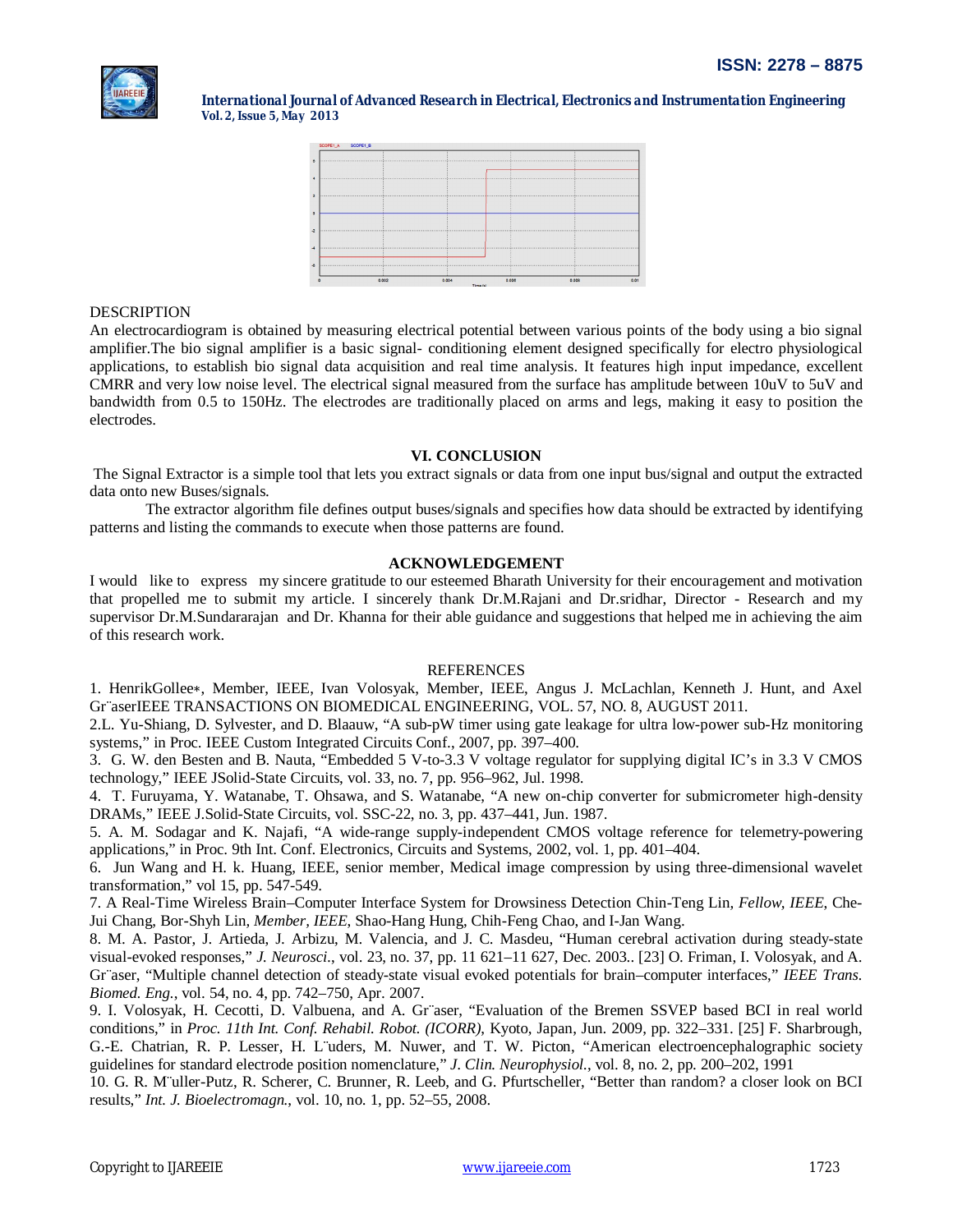

11. J. R. Wolpaw, N. Birbaumer, W. J. Heetderks, D. J. McFarland, P. H. Peckham, G. Schalk, E. Donchin, L. A. Quatrano, C. J. Robinson, andT. M. Vaughan, "Brain–computer interface technology: A review of the first international meeting," *IEEE Trans. Rehabil. Eng.*, vol. 8, no. 2, pp. 164–173, Jun. 2000.

12. S. G. Mason and G. E. Birch, "A general framework for brain-computer interface design," *IEEE Trans. Neural Syst. Rehab. Eng.*, vol. 11, no. 1, pp. 70–85, Mar. 2003.

13. L. Bianchi, L. R. Quitadamo, G. Garreffa, G. C. Cardarilli, and M. G. Marciani, "Performances evaluation and optimization of brain computer interface systems in a copy spelling task," *IEEE Trans. Neural Syst. Rehabil. Eng.*, vol. 15, no. 2, pp. 207–216, Jun. 2007.

14. J. Cohen, "A coefficient of agreement for nominal scales," *Educ. Psychol.Meas.*, vol. 20, pp. 37–46, 1960.

15. J. R. Wolpaw, N. Birbaumer, W. J. Heetderks, D. J. McFarland, G. S.P. H. Peckham, E. Donchin, L. A. Quatrano, C. J. Robinson, and T. M.Vaughan, "Brain-computer interface technology: A review of the firstinternational meeting," *IEEE Trans. Rehabil. Eng.*, vol. 8, no. 2,pp.164–173, Jun. 2000.

16. A. Schlögl, J. Kronegg, J. E. Huggins, and S. G. Mason, "Evaluation criteria for BCI research," in Towards Brain-Computer Interfacing,G. Dornhege, J. d. R. Millán, T. Hinterberger, D. J. Mc- Farland, and K. Müller, Eds. Cambridge, MA: MIT Press, 2007, pp. 327–342.

17. B. Dal Seno, L. Mainardi, and M. Matteucci, "Assessing the performance of a BCI: A task oriented approach," in Proc. 4th Int. Brain- Computer InterfaceWorkshop Train. Course, Graz, Austria, Sep. 2008, pp. 274–279.

18. B. Obermaier, C. Neuper, C. Guger, and G. Pfurtscheller, "Information transfer rate in a five-classes brain-computer interface," IEEE Trans. Neural Syst. Rehabil. Eng., vol. 9, no. 3, pp. 283–288, Sep. 2001.

19. A. Schlögl, C. Keinrath, R. Scherer, and G. Pfurtscheller, "Information transfer of an EEG-based brain computer interface," in Proc. 1st Int. IEEE EMBS Conf. Neural Eng., 2003, pp. 641–644.

20. E. Niedermeyer, "The normal EEG of the waking adult," in *Electroencephalography Basic Principles, Clinical Applications, and Related Fields*, E. Niedermeyer and F. Lopes da Silva, Eds. Baltimore, MD: Williams and Wilkins, 1999. [44] G. Pfurtscheller and C. Neuper, "Motor imagery activates primary sensorimotor area in man," *Neurosci. Lett.*, vol.

239, pp. 65 68, 1997. 21.G. Pfurtscheller, "Event-related desynchronization (ERD) and eventrelated synchronization (ERS)," in

*Electroencephalography Basic Principles, Clinical Applications, and Related Fields*, E. Niedermeyer and F. Lopes da Silva, Eds. Baltimore, MD: Williams and Wilkins, 1999.

22. F. Rossi, A. Lendasse, D. Francois, V. Wertz, and M. Verleysen, "Mutual information for the selection of relevant variables in spectrometric nonlinear modelling," *Chemom. Intell. Lab. Syst.*, vol. 80, pp. 215–226, 2006.

23. A. Kraskov, H. St¨ogbauer, and P. Grassberger, "Estimating mutual information," *Phys. Rev. E, Stat. Phys. Plasmas Fluids Relat. Interdiscip. Top.*, vol. 69, no. 6, pp. 066138–226, 2004.

24. G. Fung and O. L. Mangasarian, "Proximal support vector machine classifiers, "in *Proc. KDD-2001: Knowl. Discov. Data Min.*, F. Provost and R. Srikant, Eds. San Francisco, CA, Aug. 26–29, 2001, New York: Asscociation for Computing Machinery, 2001, pp. 77–86.

25. C. J. C. Burges, "A tutorial on support vector machines for pattern recognition," *Data Min. Knowl. Discov.*, vol. 2, no. 2, pp. 121–167, 1998